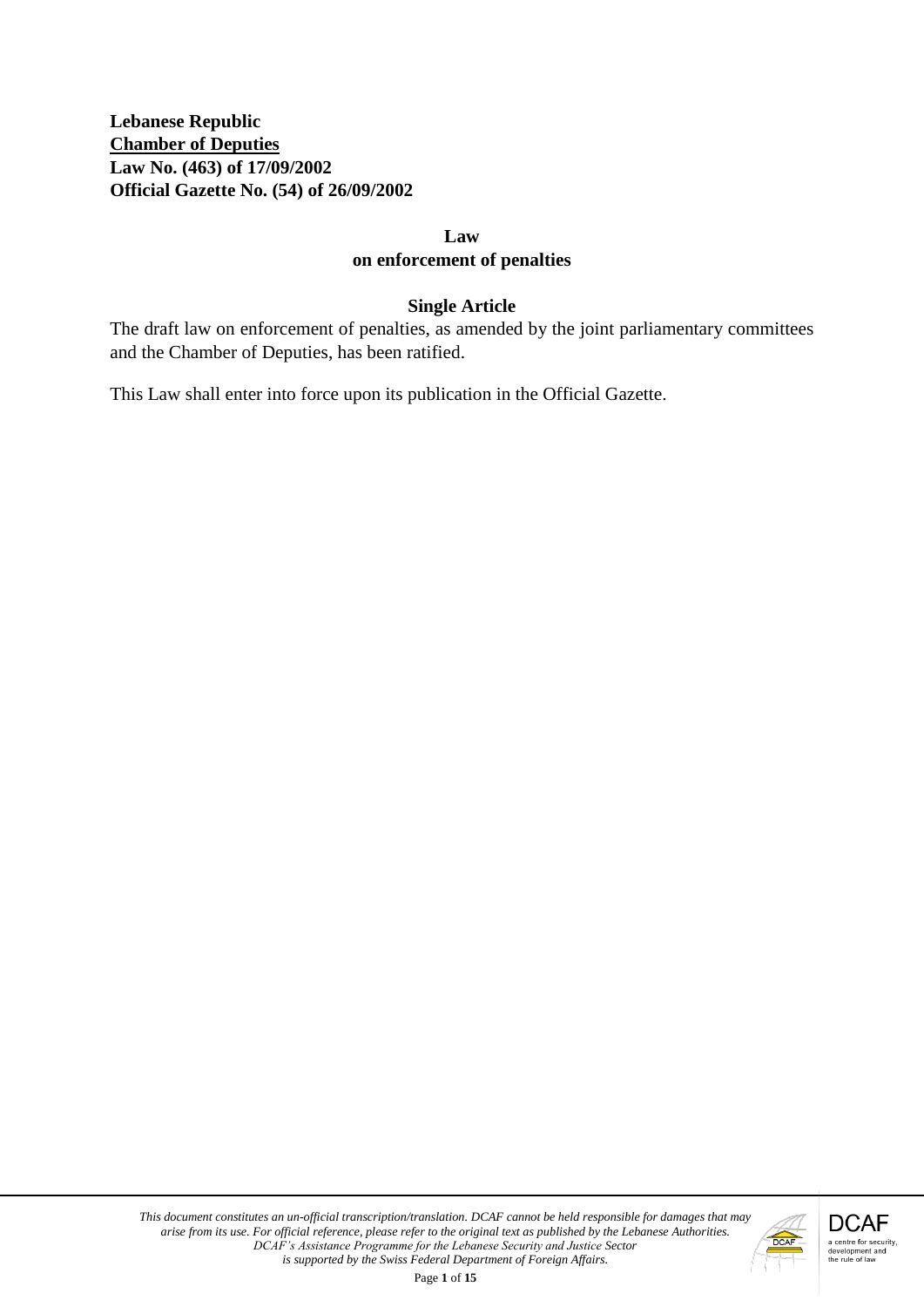#### **Law**

#### **on enforcement of penalties**

#### **Article (1)**

Contrary to any other text, a penalty reduction for good conduct and behaviour may be granted to prisoners sentenced to custodial penalties by granting them a reduction of their penalty in accordance with the provisions stipulated in this Law.

### **Article (2)**

A committee in each governorate shall be responsible for submitting the proposal for penalty reduction. Each committee shall be comprised of the following:

- A full-time judge appointed by the Minister of Justice upon the approval of the Higher Judicial Council – President.
- Head of the Central Prisons Company with regard to the prisons subordinate thereto.
- Commander of the platoon to which the prison or prisons of a specific area are subordinate upon studying the conditions of prisoners therein.
- Two doctors: The first a prison doctor for all matters related to organic diseases, and the second a specialist in mental and psychological illnesses, to be nominated by the Minister of Justice.
- Social worker, to be appointed by the Minister of Justice.

#### **Article (3)**

The committee shall draft a detailed and reasoned proposal in the first half of June and the first half of December of each year. The proposal shall include the names of the prisoners that deserve to have their penalties reduced. It shall examine the condition of each prisoner and, when drafting the proposal thereof, shall take into consideration the following foundations and principles:

- 1. Shall have obtained proof of the prisoner's good conduct and confirmed that the release thereof will not pose a threat to either the prisoner or any other person in light of the prisoner's psychological, mental, physical and social state.
- 2. The prisoner shall have been sentenced to imprisonment for a minimum of six months.
- 3. The prisoner shall have met the conditions required by the category to which they belong in accordance with the category breakdown specified in Article (4) of this Law.

# **Article (4)**

Prisoners shall be classified into the following categories:

#### Category 1:

• Prisoners sentenced on misdemeanours or temporary felony penalties.

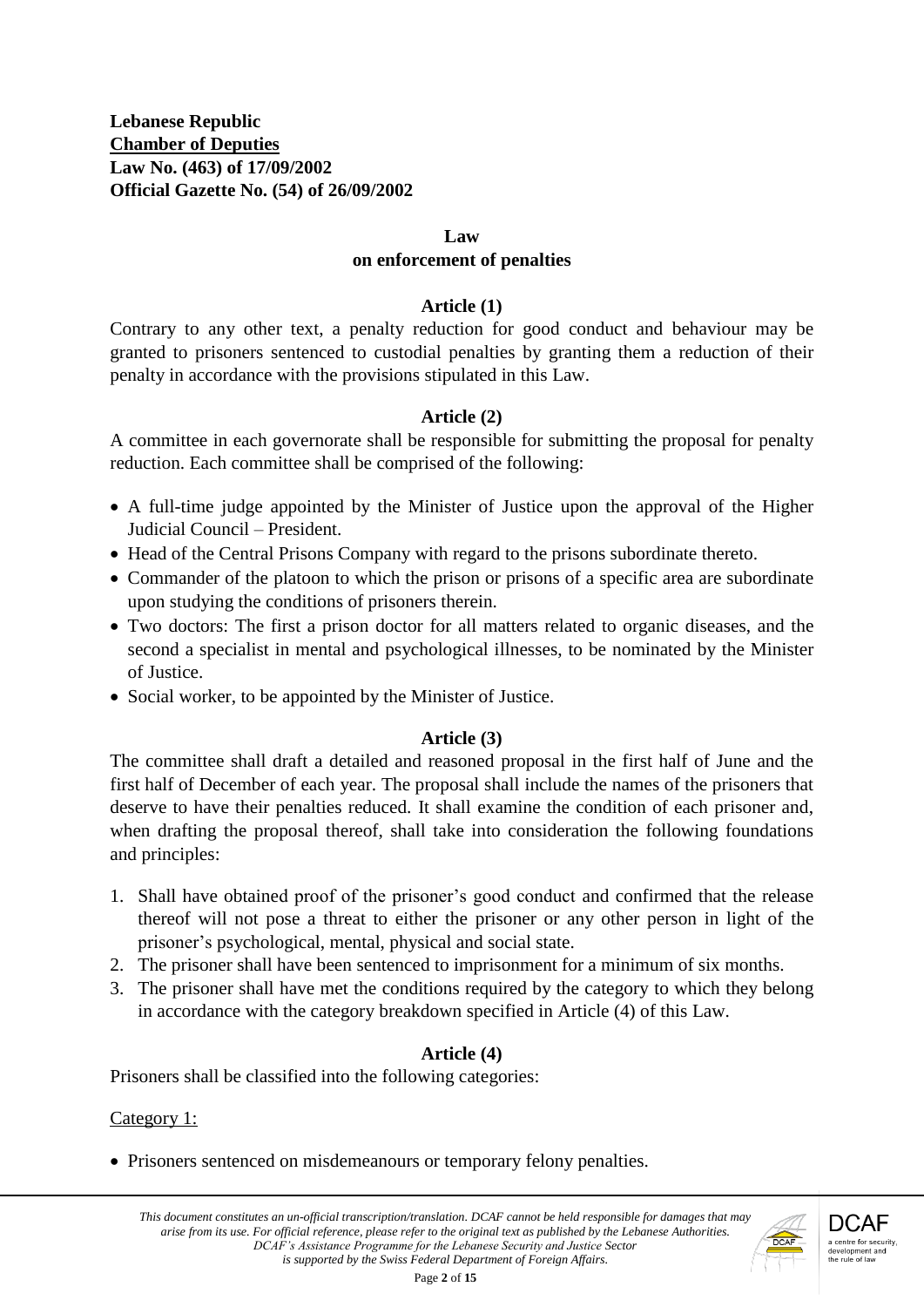Each prisoner shall benefit from penalty reduction at an average rate of between one-sixth and one-half thereof if the prisoner has served a minimum of half of their penalty and has met the general conditions specified in Article (3) of this Law.

# Category 2:

- Prisoners sentenced to felony life sentences.
- Each prisoner shall benefit from penalty reduction if they have already served a minimum of ten years of their penalty and has met the general conditions. The remaining penalty after reduction shall be a minimum of ten years and a maximum of twenty years.

# Category 3:

- Prisoners that become afflicted, while in prison, with blindness, hemiplegia or any incurable terminal disease, prisoners that suffer from a dangerous illness that poses a threat to either their lives or the lives of other prisoners, or prisoners that have become disabled and are unable to take care of themselves or perform any type of work.
- The aforementioned persons may be exempted from the remainder of their penalty if the Committee confirms that they have become afflicted with an illness specified in Paragraph (1).

# **Article (5)**

The Committee shall submit its proposals to the competent court.

# **Article (6)**

A Court of Appeals chamber in Beirut shall be entrusted with the task of adjudicating the reduction of prisoner penalties. The chamber shall be appointed by virtue of decree on the distribution of functions. The President of the Committee entrusted with the submission of proposals shall join the staff of the chamber without being granted the right to vote.

# **Article (7)**

The Court shall have the right to take the necessary measures to verify the contents of each file referred thereto and to ensure that the conditions stipulated in this law have been met. It may bring the prisoner affiliated with the proposal before it in person in order to hear his statements, or may request to receive the records and documents necessary to allow the Court to uncover the truth. All Court staff may visit the prison or any other area of isolation in order to closely observe the conduct of the prisoner whose file it is adjudicating.

# **Article (8)**

The Court shall adjudicate the files referred thereto in chambers. It shall issue a decision thereon within a maximum period of two months from the date the file is received.

# **Article (9)**

The Court shall sufficiently justify each of its decisions with evidence from the actual bases it adopted for each legal conclusion reached.

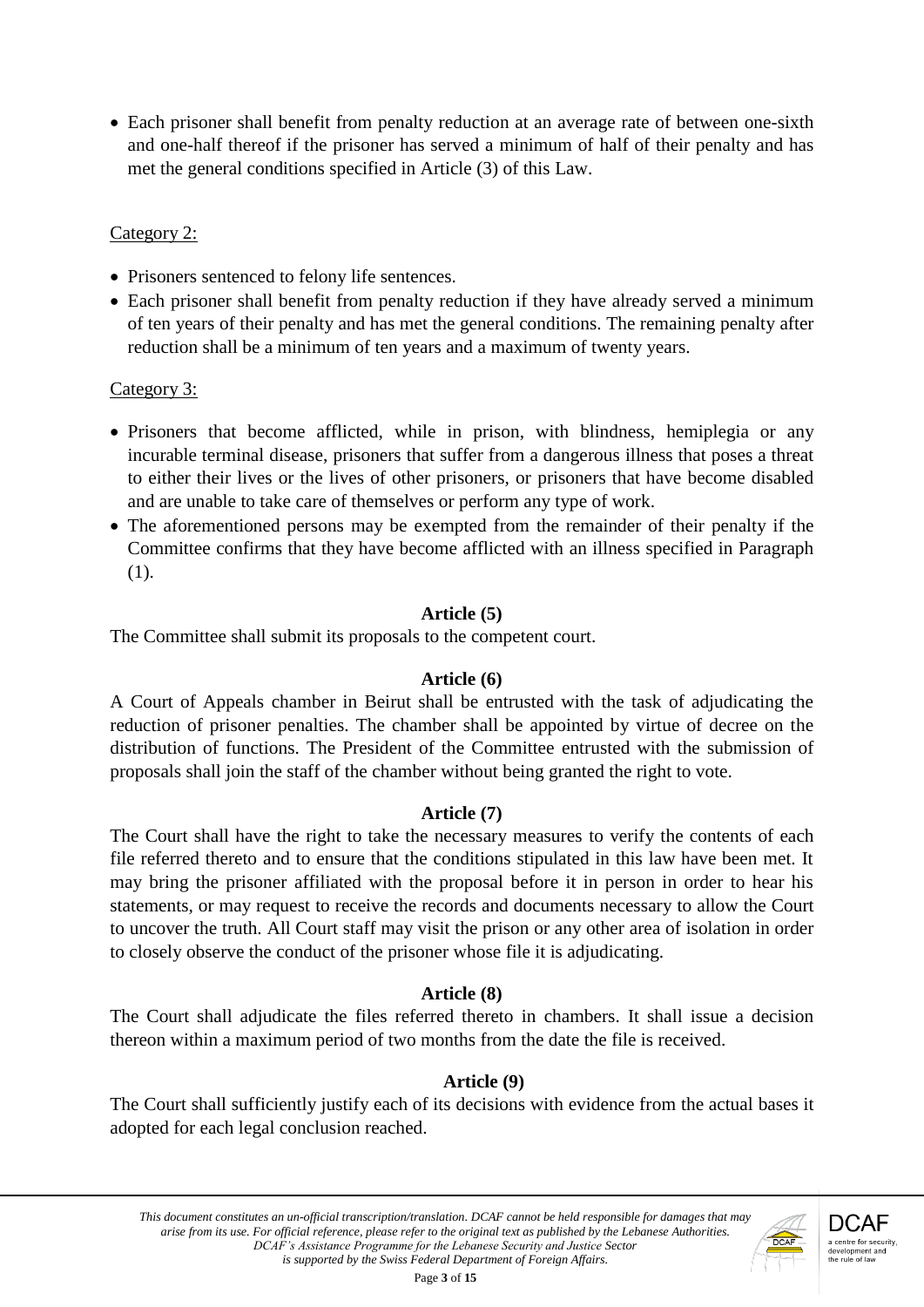# **Article (10)**

Decisions issued by the Court shall enjoy executive force and shall not be subject to any form of ordinary or extraordinary review.

# **Article (11)**

Reductions shall not extend to subsidiary or additional penalties, or to precautionary measures.

# **Article (12)**

The Court shall base penalty reductions on the following obligations:

1. The prisoner shall pay bail, the amount thereof to be determined by the Court.

The bail shall be returned to its provider if, within two years for short-term and misdemeanour penalties and five years for felony penalties, the prisoner does not commit crimes that are equal to or more severe than the crimes for which their penalty was reduced.

2. The prisoner shall either submit a forfeiture of their personal rights or prove that he has satisfied the compensations awarded.

# **Article (13)**

The prisoner may be subject to social oversight by means of a social worker appointed by the Court. The duties and duration thereof shall be specified by the Court and this duration shall not exceed two years for misdemeanours and violations and five years for felonies.

Every three months, the social worker shall, by their own accord, provide the Court with a report specifying the extent of the prisoner's successful reform and integration into society.

The Court shall listen to the prisoner and the social worker and discuss the topic of the report therewith if necessary.

# **Article (14)**

The prisoner shall forfeit the penalty reduction awarded and serve the remaining duration of their original penalty in the following cases:

- 1. If they fail to abide by the obligations stipulated by virtue of Article (12) of this Law.
- 2. If the Court deems, through the social worker's report and the investigations performed thereby, the failure of the prisoner to be successfully reformed and integrate into society.
- 3. If the prisoner is arrested within a period of two years for misdemeanours and violations and five years for felony penalties for committing a crime equal to or more severe than the crimes for which their penalty was reduced, on the condition that a final verdict issued by the competent court rules that he has committed the new crime.

The court that decides upon the reduction of the penalty shall be competent to issue a justified decision to revoke the prisoner's penalty reduction on the basis of a request submitted by the competent public prosecution.

In the event of the revocation of a prisoner's penalty reduction, the competent public prosecution shall rule that he serve the remaining duration of the reduced penalty.

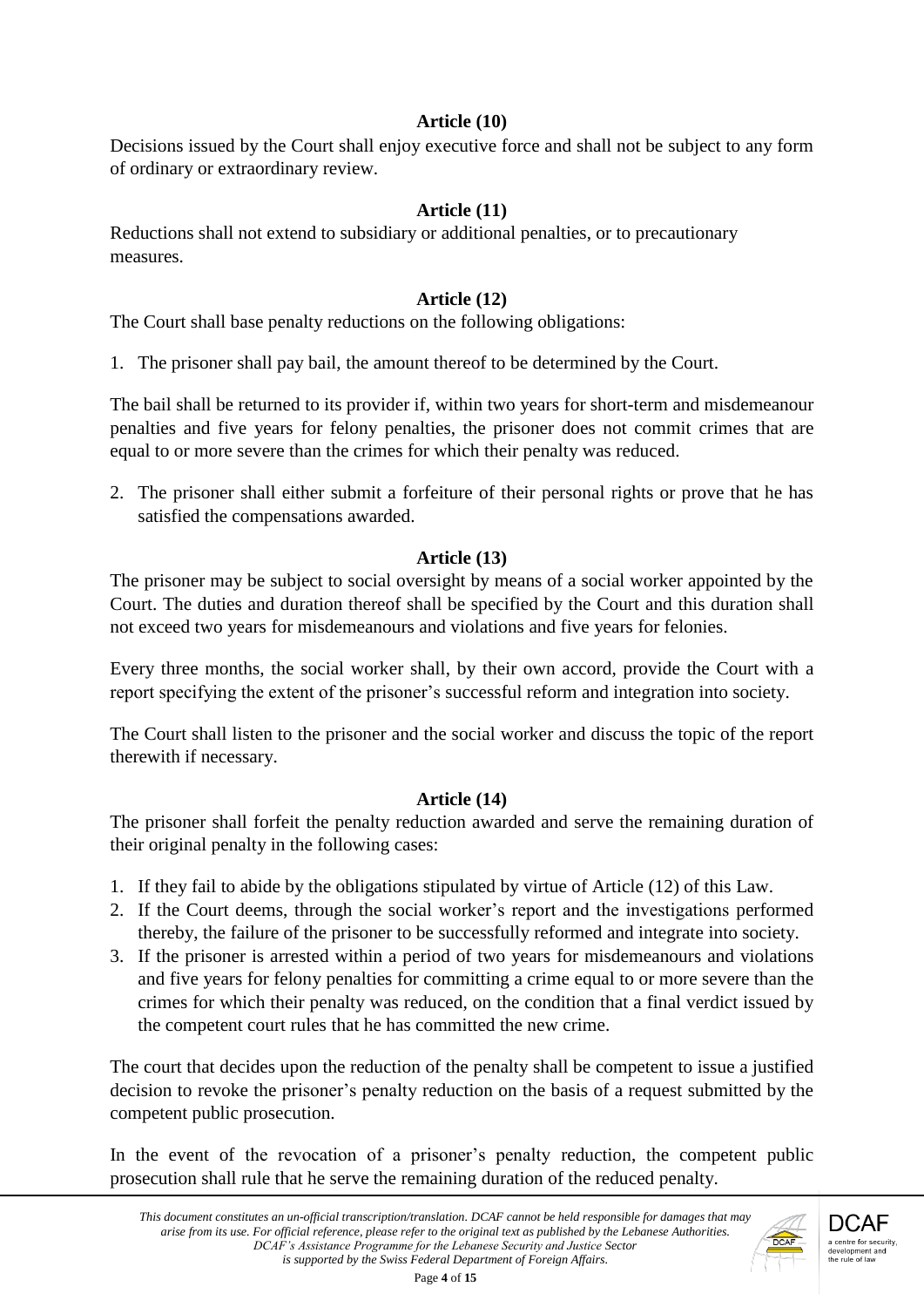### **Article (15)**

The following crimes shall be exempt from being awarded a reduction:

- Crimes of collective endangerment: Terrorism, intentional arson, forgery and spread of currency, slave trafficking and drug trafficking, excluded is the promotion or use of drugs.
- Armed gangs and assemblies of troublemakers.
- Crimes stipulated in Article (549) of the Penal Code.
- Crimes of the rape of minors.
- Crimes committed against national security and public funds.

Repeat offenders shall also be exempted from being awarded a reduction.

#### **Article (16)**

The mechanism for implementing the reduction of penalties shall be determined by virtue of a decree issued by the Council of Ministers, on the basis of a proposal submitted by the Minister of Justice within a period of three months from the date of this law's entry into force.

### **Article (17)**

This Law shall enter into force upon its publication in the Official Gazette.

Page **5** of **15**

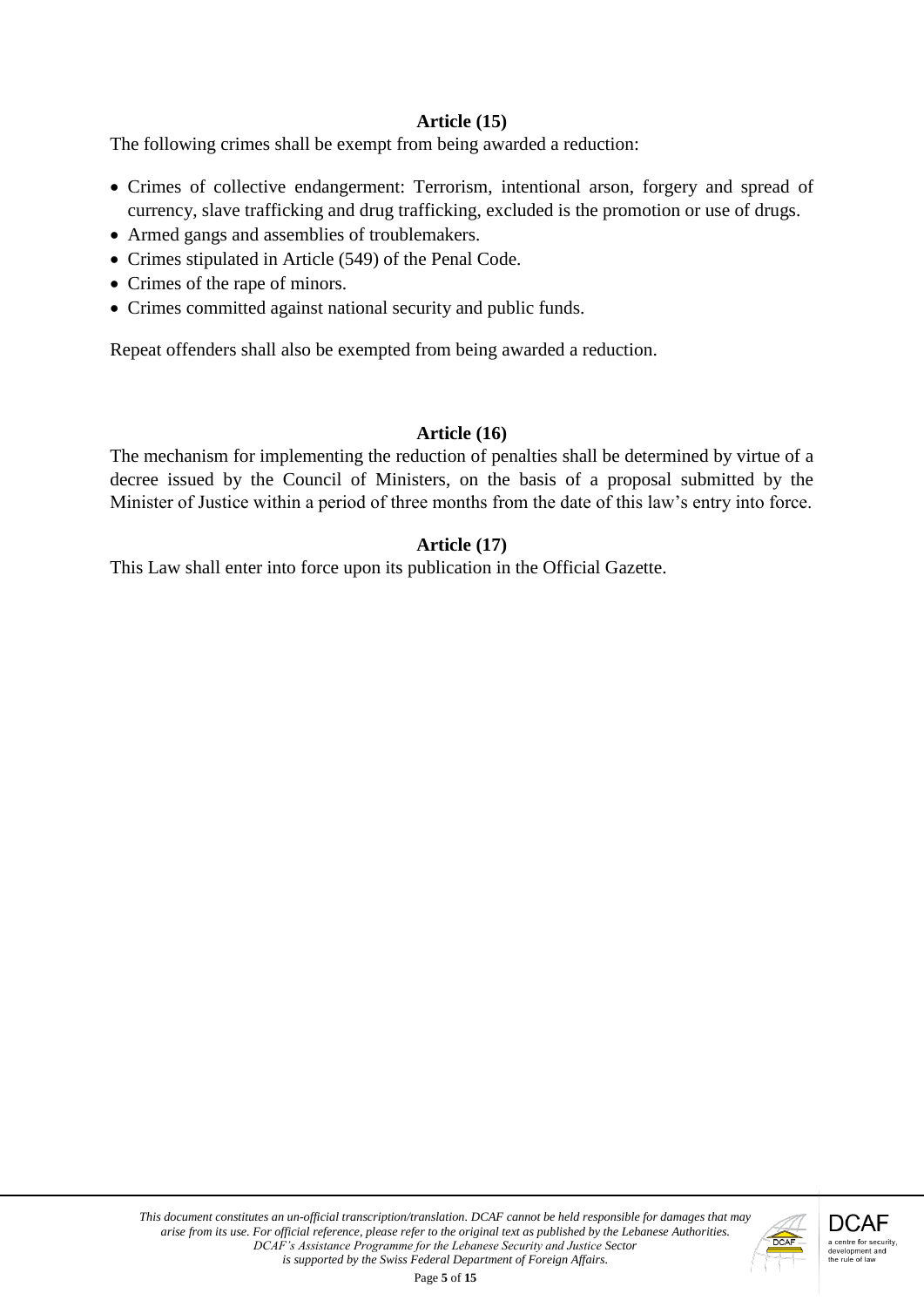# **Mandating Reasons**

Whereas Article (58) of the Penal Code stipulates that any person sentenced to a custodial penalty of at least three months shall be entitled to improved prison treatment for good behaviour, which shall cover food, type of labour, number of working hours, the silence rule, recreation, visits and correspondence;

And that all of the foregoing shall be determined by this law on penalty enforcement;

And given that this Law has not yet been issued;

And whereas Article (108) of Decree No. (14310) of 11/02/1949 on the organisation of prisoners stipulates the following: "On 15 June and 15 December of every year, a proposal may be submitted for the penalty reduction for prisoners that have obtained a certificate of good conduct or pardon. These proposals shall be individual and shall be submitted by the commander of the gendarmerie battalion in the form of a detailed report on each individual deserving prisoner;"

And whereas this article fails to specify a viable authority to enforce the proposal or the mechanism that shall be utilised to carry out this implementation;

And whereas the pardoning of a prisoner from his penalty or the reduction thereof outside of the personal pardons framework constitutes work of a legal nature, it is necessary to establish an authority that shall be responsible for such work pursuant to this Law, whereby this process modifies the legal status of a prisoner and is thus related to the organisation of prisons and the proper functioning of this public utility;

And whereas the legislator repealed Articles (173) et seq. of the Penal Code in 1948 for reasons, the most important of which is the failure of said law or the Code of Criminal Procedure to outline a specific mechanism and procedures for implementing clear and precise regulations for the execution of this Article in a way that prevents the use of discretion and falling under the influence of connections and favouritism. In addition, Articles (173) et seq. mentions all prisoners without distinguishing between them. It adopts a unified equation for the reduction of penalties in the form of a quarter of the penalty to which the prisoner is sentenced, without taking into consideration the types of crimes that were committed or the extent of their effect on the stability of the social structure. Meanwhile, the proposed Law specifies varying equations for penalty reductions for deserving prisoners and is open to modification;

And whereas similar legislation, specifically the French Code of Criminal Procedure, appoints a specific judicial institution that shall be entrusted with the reduction of prisoners' penalties, on the basis of precise standards, with a focus on the desire to encourage those prisoners that exhibit positive repentance reflected by their good conduct;

And whereas this requires the issuing of legislation in observation of the following facts:

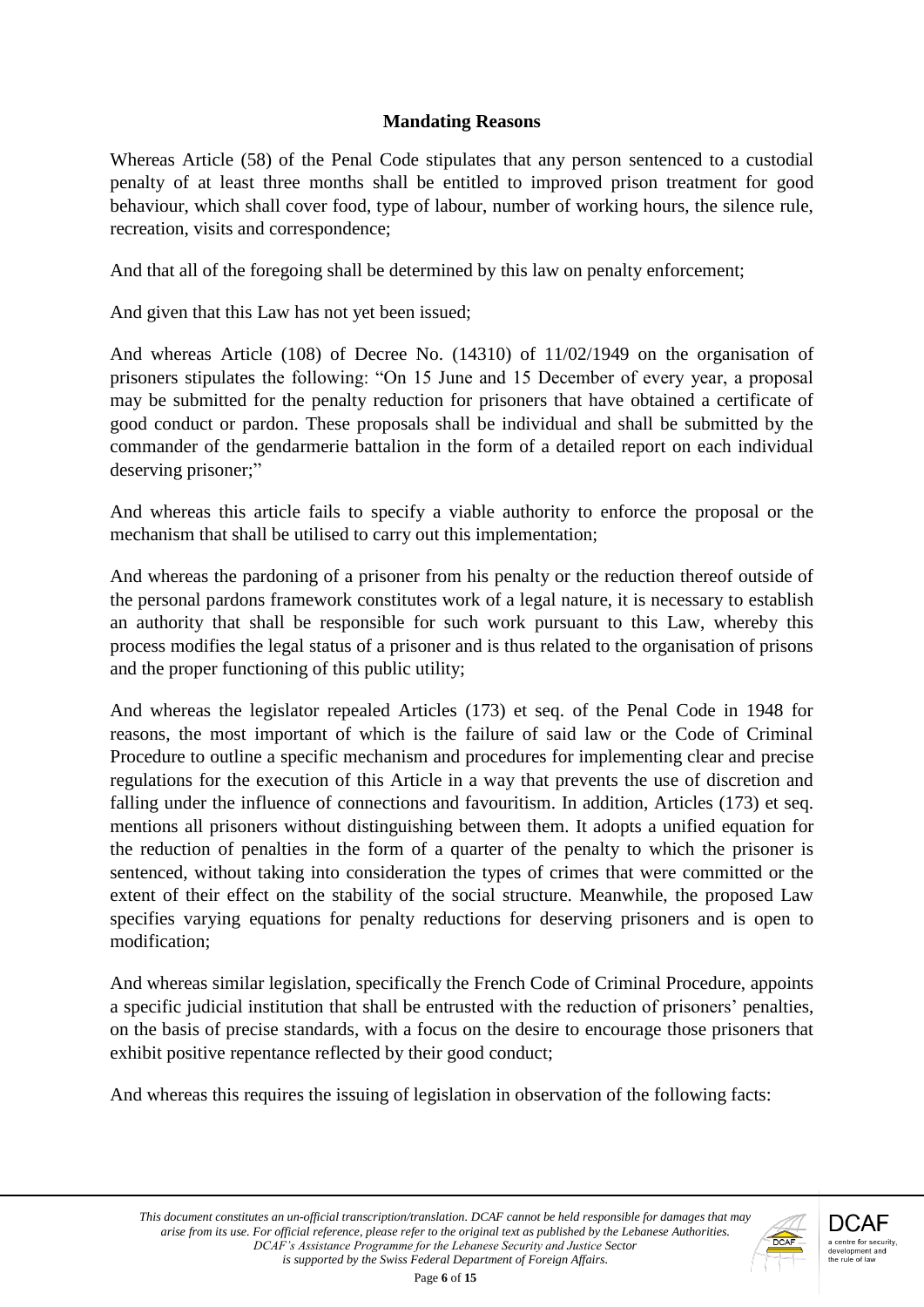- 1. A viable authority shall be established for reducing prisoners' penalties, which shall be comprised of a minimum of three judges. Reduction shall be limited to the original penalties;
- 2. A set of conditions that must be met shall be specified in accordance with the objective standards precisely stipulated by this Law. It shall be made possible to join penalty reduction with one of the obligations stipulated in Article (170) of the Penal Code;
- 3. The competent judicial authority shall adequately justify its decisions. The justification thereof shall display the actual bases on which the conclusion was reached;
- 4. The decisions of the competent authority shall enjoy executive force;
- 5. The competent authority shall have the right to retract any of its decisions in the event that the beneficiary commits a different crime within a specific period;

Thus,

We present the honourable Parliament with the attached draft law that we wish to adopt.

# **Mechanism for Enforcing Penalty Reductions**

**First:** Immediately after the Judicial Bureau in the Roumieh prisons receives the summary of the ruling issued with regard to a prisoner that has been sentenced for more than one year, the Judicial Bureau shall proceed to fill out Attachment No. (1), which shall then be submitted to the leadership of the company concerned, or to the prison platoons that are not headed by an officer.

Second: The leadership of each company shall inspect the file and deliver it directly to the Secretariat of the Committee for Penalty Reduction, who shall proceed to archive it in a special program, noting the category of the crime.

**Third:** Each disciplinary penalty issued for prisoners on the basis of the prisons system specified by Decree No. (14310) of 12/02/1949 and all amendments thereof shall be directed in the form of a notice to the aforementioned Committee and shall be entered into the file maintained for the prisoner by the Secretariat of the Committee.

Fourth: After the completion of one-half of the duration of the executed penalty, requests shall be delivered by prison commanders on behalf of these prisoners. Requests shall be accompanied by the instructions of the commanders and shall include all information related to the health and social state of the prisoner pursuant to the reports, as well as the behaviour of the prisoner and disciplinary penalties imposed thereon. They shall be sent to the leadership of the company tasked with the inspection thereof, which shall approve or reject the request and refer it directly along with all accompanying documents to the Secretariat of the Committee for Penalty Reduction.

Fifth: In addition to the abovementioned Item (3), a folder shall be prepared in this regard for each prisoner and shall contain the following information:

 Marital status, health status, behaviour and disciplinary penalties imposed thereon. This folder shall be kept in the prisons and by the designated company leadership.

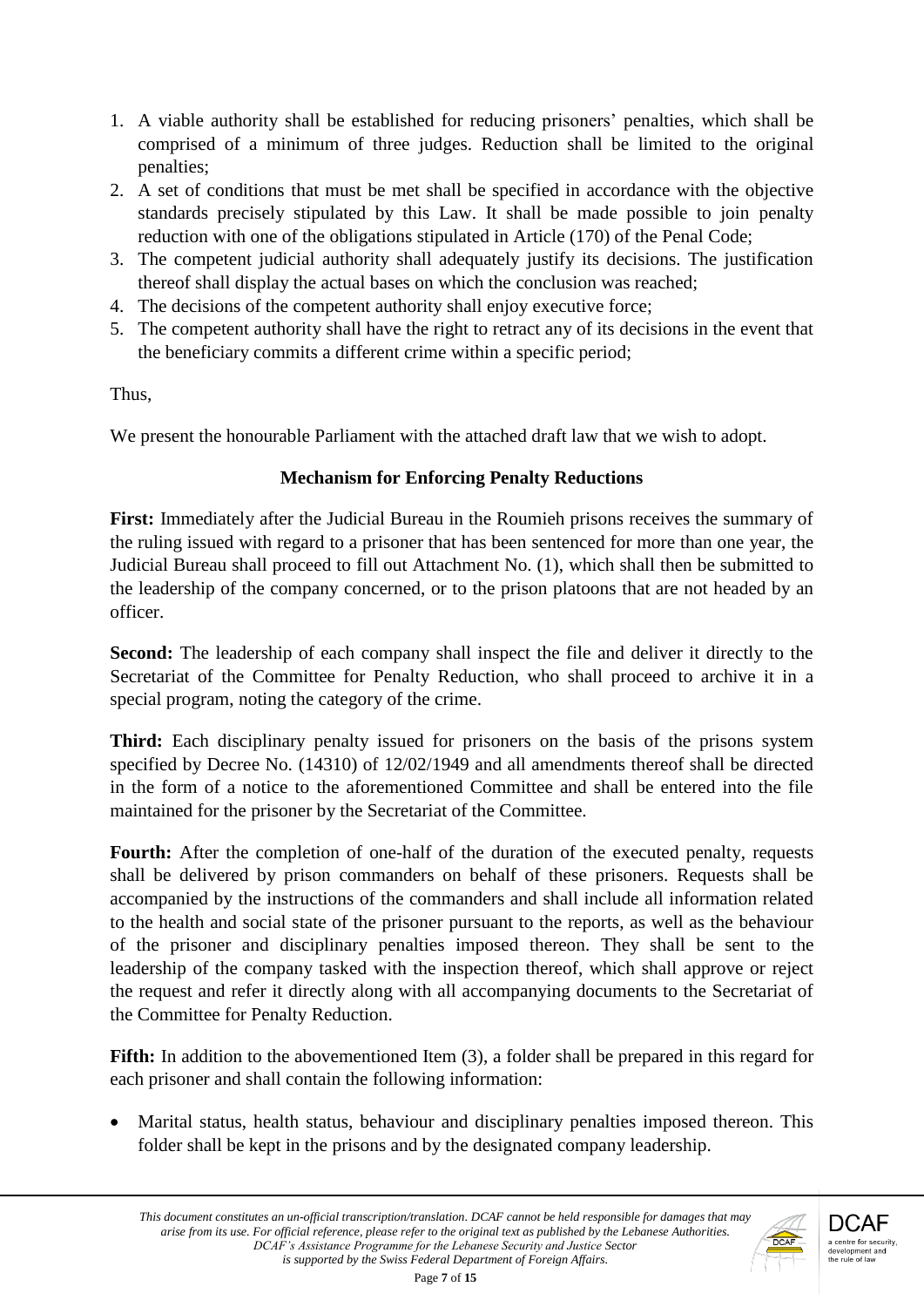**Sixth:** The Committee shall adjudicate requests within a period of 15 days after receiving them. It shall proceed with the inspection thereof and issue a decision for each request on its own. It shall then refer the request to the authority designated in Articles (6) and (7) of this Law.

**(This mechanism shall be issued by virtue of a decree issued by the Council of Ministers on the basis of a proposal submitted by the Minister of Justice and the Minister of Interior and Municipalities).** 

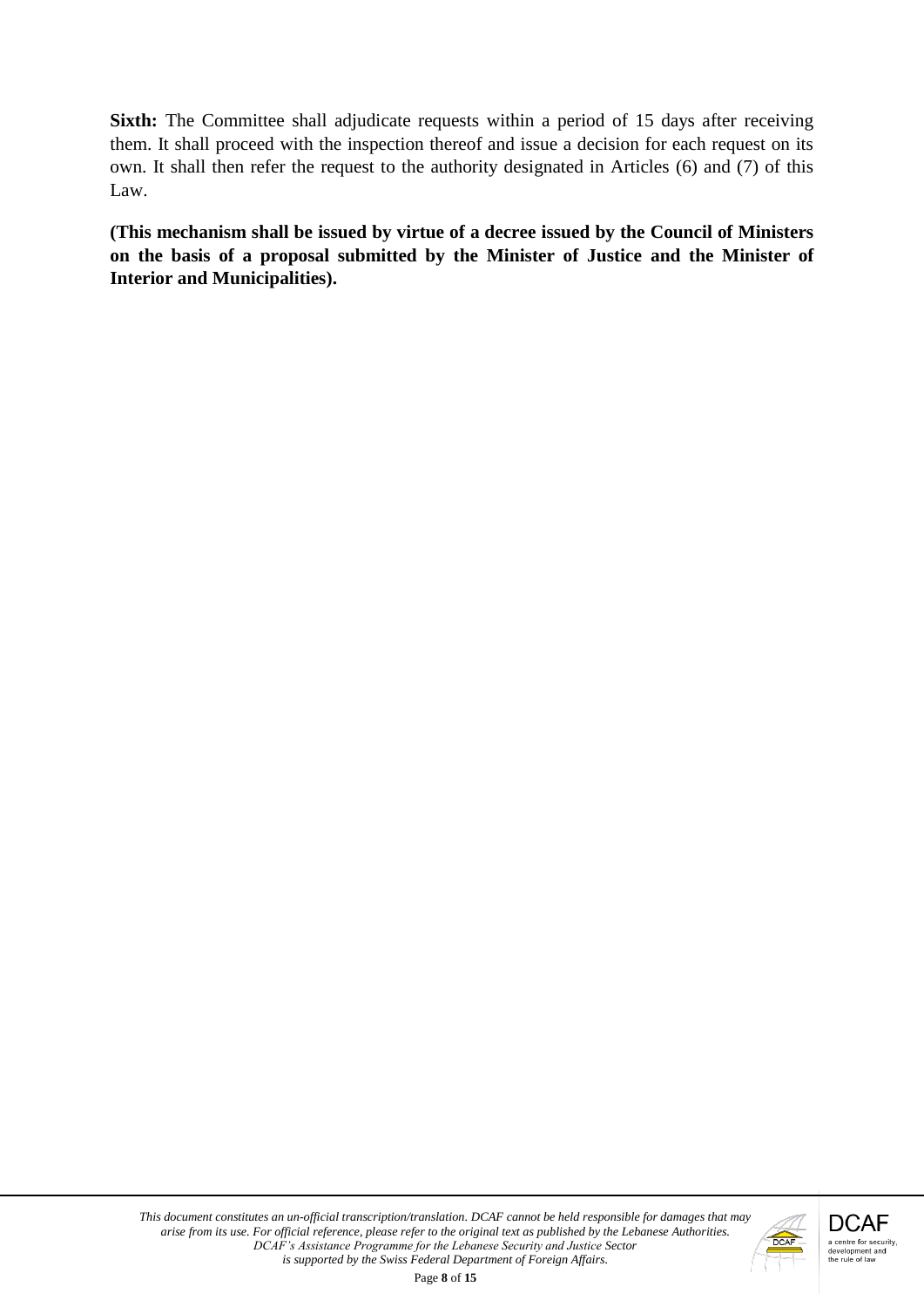### **Decree No. (16910) Issued on 6 May 2006 on specifying the mechanism for implementing the reduction of penalties of 17/09/2002 on enforcement of penalties**

The president of the Republic,

- On the basis of the constitution;
- On the basis of Law No. (463) of 17/09/2002 on **enforcement of penalties**, especially Article (16) thereof;
- On the basis of the proposal of the Minister of Justice;
- After consulting the State Shura Council, Opinion No. (155/2005-2006) of (28/02/2006);
- Upon the approval of the Council of Ministers in its session convened on  $16/03/2006$ ;

# **has decreed the following:**

# **Article (1)**

The titles included in this decree shall have the meaning indicated adjacent to each one:

- Law: Law No. (463) of 17/09/2002 on **enforcement of penalties**.
- Committee: The relevant committee stipulated in Article (2) of Law No. (463) of 2002.
- Court of Appeals: The competent chamber in the Court of Appeals in Beirut stipulated in Article (6) of Law No. (463) of 2002.

# **Article (2)**

Prisoners sentenced to a custodial penalty by virtue of a final verdict and that meet the conditions stipulated in this law may submit a written request for a reduction of the penalty they are currently serving to the Committee either in person, through their lawyer, or through a legal representative. Attached thereto shall be the documents supporting the request.

The head of the prison shall, by their own accord, submit a proposal to the Committee for Penalty Reduction for prisoners that have met the legal conditions, especially those that fall under Category 3 as stipulated by the Law.

# **Article (3)**

The request shall be recorded in the Committee Bureau immediately after it is received. The President of the Committee Bureau shall request the delivery thereof from the head of the prison accompanied by the following documents:

- 1. A copy of the final ruling or rulings being executed with regard to the applicant.
- 2. A copy of the judicial record for the applicant that shall be dated no more than one month from the date the request is submitted.
- 3. A copy of the file of the person submitting the request from the prison's or prisons' management in which the prisoner's penalty was served or is being served. Designated therein shall be the start date for the execution of the penalty, the remaining period, and disciplinary and administrative measures taken in their regard during the execution of the penalty.

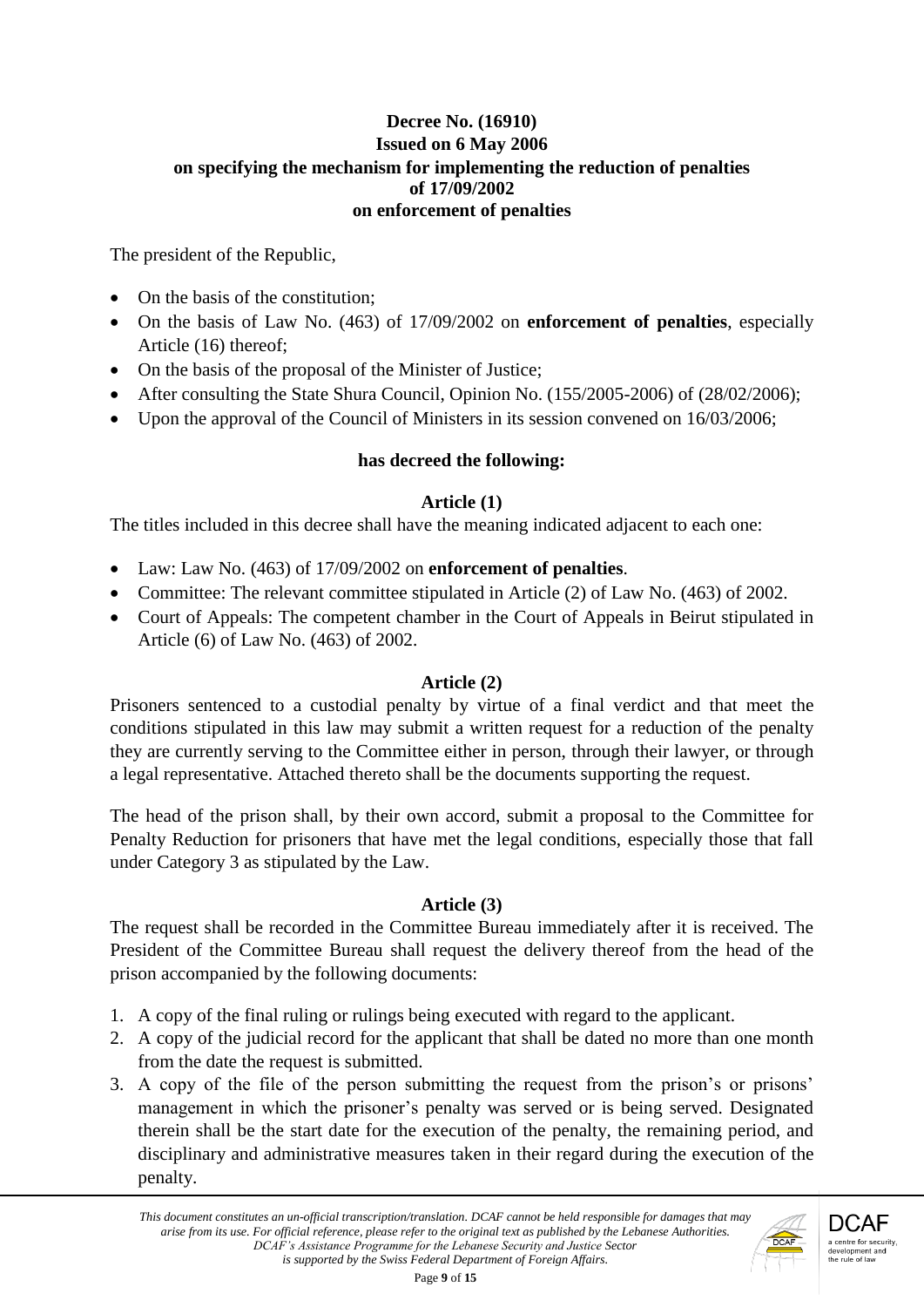4. A report from the head of the prison on the activities of the applicant in the prison.

### **Article (4)**

The President of the Committee shall request that the prisoner, their lawyer or legal representative, or any other judicial or administrative authority, provide them with the documents necessary to enable the Committee to adjudicate their request. These documents shall include the following:

- 1. A copy of the case file for which the final verdict was issued.
- 2. Documents that indicate the prisoner's marital, health, financial and professional status.
- 3. A statement of the course of the prisoner's civil obligations, those that have been enforced, and the reasons why they were not enforced.

#### **Article (5)**

If necessary, the President of the Committee shall entrust one of its members with drafting a report on the prisoner. The report shall evaluate his health, mental and psychological state.

### **Article (6)**

If the prisoner falls under Category (3) as stipulated by Article (4) of this law, the President of the Committee shall assign a competent person to assess the state of their health and the extent to which they meet the conditions stipulated in this law.

### **Article (7)**

After the collection of necessary documents and completion of investigations, the President of the Committee shall organise a report containing a brief on the available information. They shall then transfer the same to the Committee with their proposal in regards to the request attached thereto.

#### **Article (8)**

The Committee shall convene a meeting with all of its members, on the basis of an invitation from the Committee President, in which it shall adjudicate in light of the President's report concerning a penalty reduction request. It shall make a justified decision in this regard.

If necessary and before issuing its decisions, the Committee shall listen to the prisoner or anyone else it deems necessary. It shall also perform additional investigations or request that it be provided with additional documents if necessary.

#### **Article (9)**

The Committee shall issue decisions through a majority vote or consensus. If the votes are tied, the President shall have the deciding vote. Decisions shall be signed by the President of the Committee and the members. Anyone in opposition shall record and sign off on their opposition.

# **Article (10)**

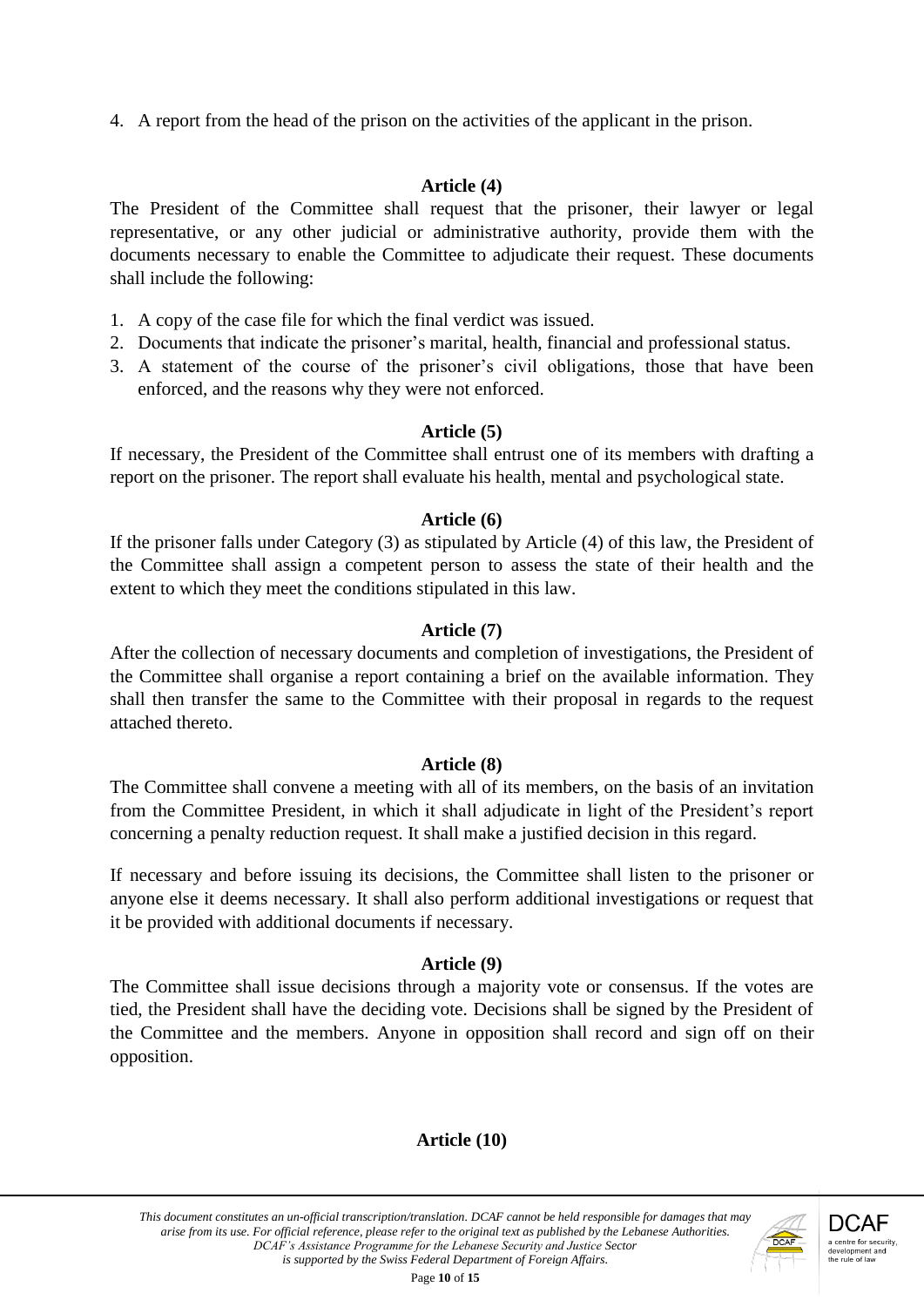The Committee shall periodically submit its proposal with all necessary files and documents to the Court of Appeals. This shall be done during the period specified in Article (3) of the Law. It shall then notify the prisoner, their lawyer or legal representative of whether the proposal for reduction has been accepted or rejected.

### **Article (11)**

The Court of Appeals shall issue its decision in regards to the request in chambers within a maximum period of two months from the date the file is received.

The Court shall make its decision through a consensus or majority vote. Any member in opposition shall record and sign off on their opposition.

The decision shall be justified and shall include the actual and legal justified reasons and a summary of the Committee's proposition.

The decision shall entail either the rejection or acceptance of the request. If necessary, the duration of the penalty reduction shall be specified.

#### **Article (12)**

If necessary and prior to issuing a decision, the Court of Appeals shall take the necessary additional measures, including the following:

- 1. Hear the prisoner, who may request the presence of their lawyer or legal representative.
- 2. Assign anyone it deems suitable and has the necessary experience or specialization to evaluate the prisoner's health, marital, social, financial, and professional status and submit a report thereon.
- 3. Transport the Court and all members or representatives thereof to the prison for an inspection of the prisoner's state or the documents available in the prison. A record thereof shall be prepared and added to the file.
- 4. Call upon anyone it deems necessary hear.

# **Article (13)**

The prisoner, their lawyer or legal representative may provide the Court with a written brief containing the comments thereof prior to the issuing of its decision.

#### **Article (14)**

The Court shall notify the prisoner, their lawyer or legal representative, as well as the concerned prison warden and the public prosecutor's office at the Court of Appeals of Beirut of its decision to either accept or reject the request for a penalty reduction.

# **Article (15)**

The Court shall bear responsibility for correcting any purely material errors, whether written or computational, by issuing a decision on its own or on the basis of a request from the public prosecutor's office at the Court of Appeals in Beirut or the person concerned.

If necessary, the Court shall explain the decision issued upon the request of the prisoner or the public prosecutor's office at the Court of Appeals in Beirut.

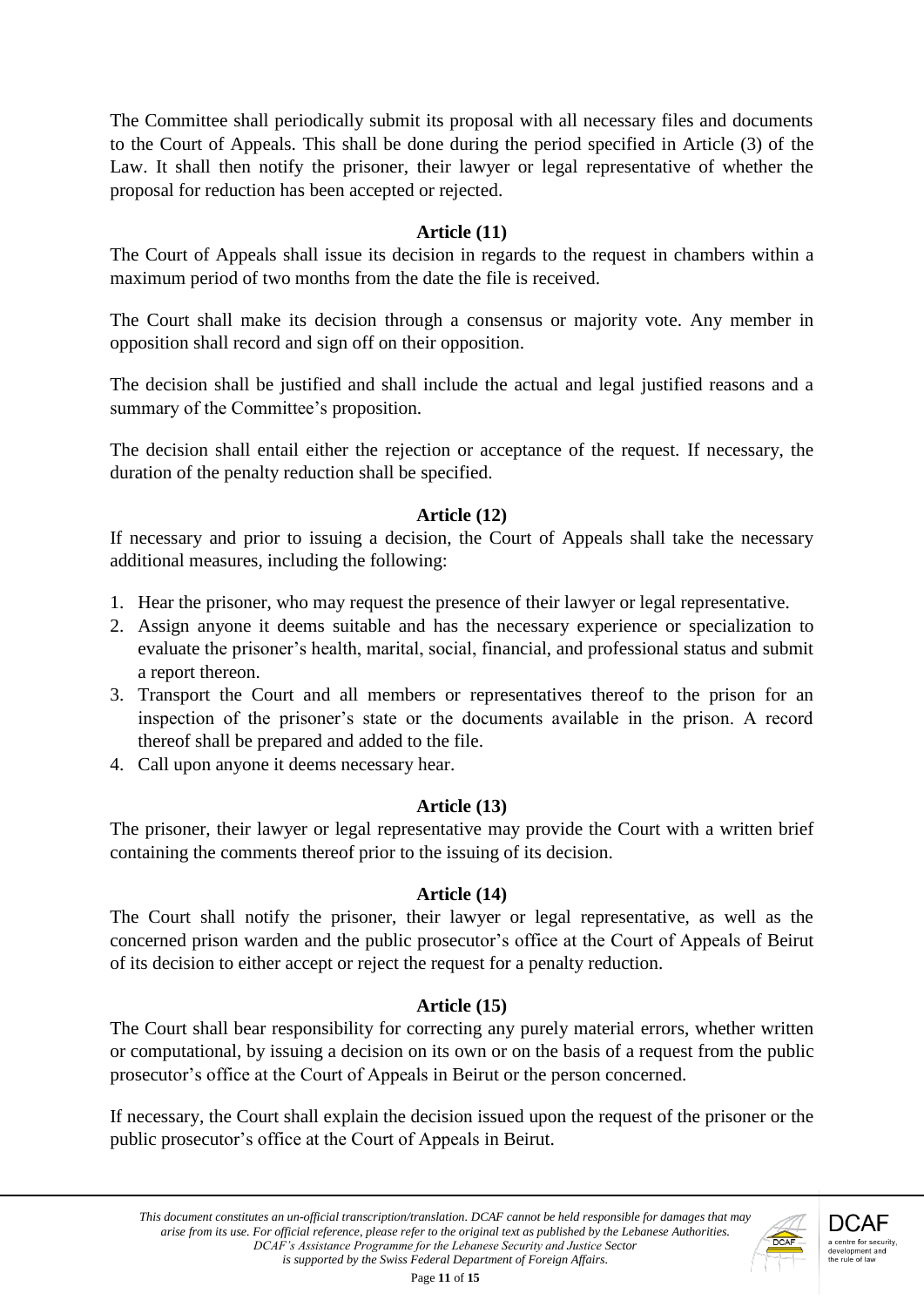A correction or explanation decision shall be issued in chambers and the relevant parties mentioned in Article (14) shall be notified thereof.

#### **Article (16)**

If the Court decides to reduce a penalty, this decision shall be contingent on the enforcement of the stipulations of Article (12) of the Law. However, the Court may rule to divide the personal compensations over a period of no more than two years, upon the approval of the prisoner. If the Court decides to reduce a penalty, the beneficiary shall be subject to social oversight in accordance with the stipulations of Article (13) of the Law.

### **Article (17)**

The reduction decision shall not be executed unless the beneficiary satisfies the judicial expenses to which he is subject.

### **Article (18)**

If the reduction of the penalty is accompanied with a mandate to subject the beneficiary to social oversight, they shall be responsible for the following obligations:

- 1. Abide by the directions and instructions of the social worker that aim to secure their integration into society.
- 2. Periodically visit the social worker's office at the times designated therefor.
- 3. Provide all information and documents requested by the social worker in order to accomplish the purposes of social oversight.

#### **Article (19)**

Anyone subject to social oversight shall maintain the right to object before the Court of Appeals to a request made by the social worker for them to implement or adhere.

The objection thereof shall not suspend the implementation of the request made by the social worker unless decided otherwise by the Court.

The Court of Appeals shall listen to the person objecting and the social worker if necessary. It shall adjudicate the objection in chambers within a period of three days and its decision shall enter into force upon the issuance thereof.

#### **Article (20)**

The social worker, within the scope of social oversight, shall provide the Court with a report every three months indicating the extent to which the beneficiary of the penalty reduction is responding to their obligations, their behaviour, the development of their personal, marital, social, professional and financial state, and the extent to which they are integrating with society.

The Court shall send a copy of the report to the public prosecution subordinate thereto.

# **Article (21)**

The beneficiary of the reduction decision shall submit a letter to the Court in writing stating the complete address of their place of residence before the decision is implemented. They shall immediately inform the Court in writing of any change in their place of residence.



Page **12** of **15**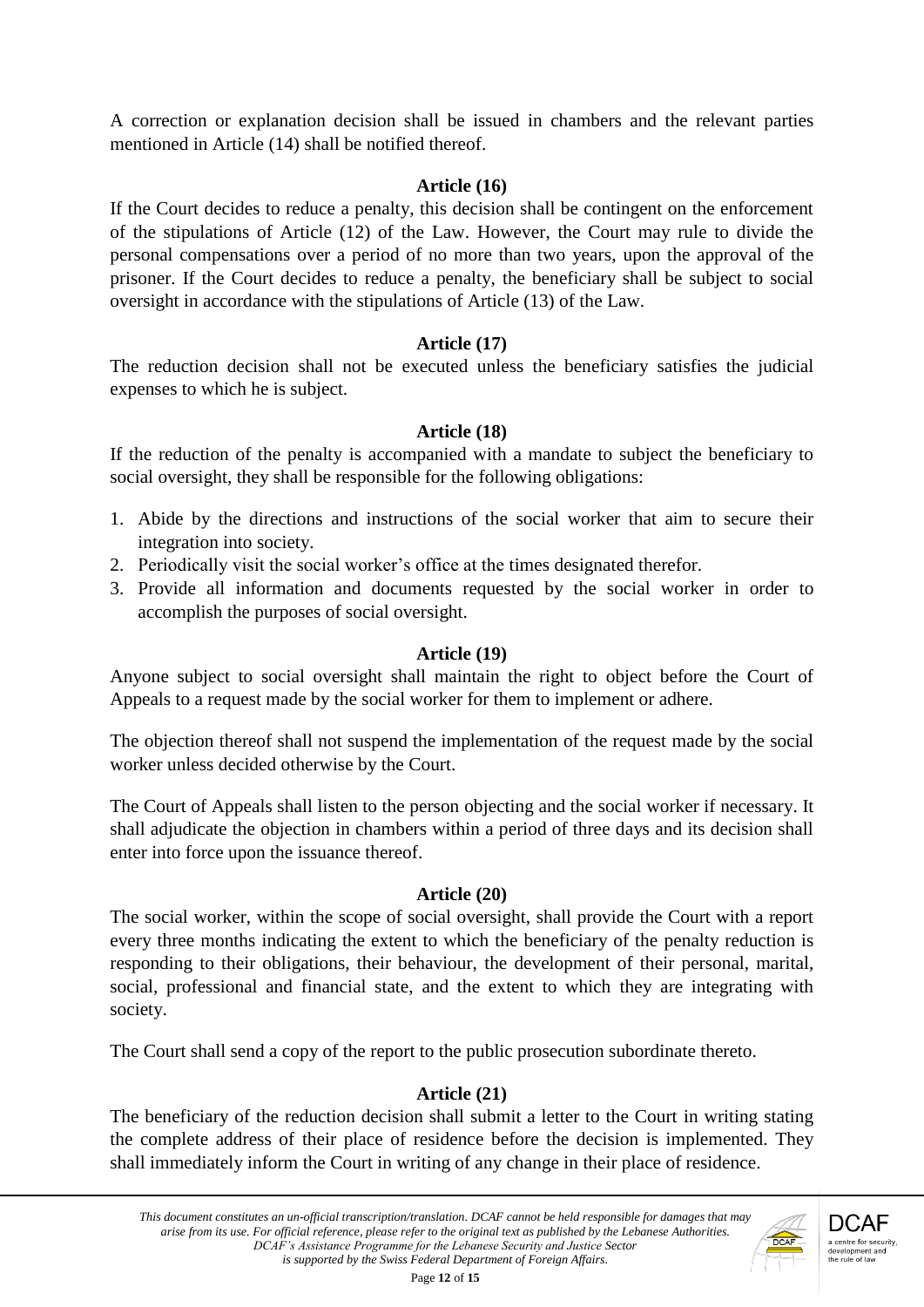The Court shall relay this address through the public prosecution to the police station to which the beneficiary's place of residence is subordinate. The police station shall inform the Court through the public prosecution of any change to the stated address in which the beneficiary is present. It shall also inform the Court of any information it receives in relation to the beneficiary's conduct and behaviour, and the extent to which they are abiding by the conditions dictated by the reduction verdict.

#### **Article (22)**

The prisoner shall forward the reduction awarded to them and serve the remaining duration of their original penalty if any of the circumstances specified in Article (14) of the Law are met.

#### **Article (23)**

The Court shall decide that the reduction awarded to a prisoner be revoked on the basis of a request submitted by the public prosecution affiliated thereto in the cases specified by virtue of the Law.

#### **Article (24)**

The Court, before issuing its decision in regards to the revocation of the awarded reduction, shall hear the prisoner after calling upon them, using the address they indicated, to appear before it. If the Court is unable to notify the prisoner due to their lack of presence in the location, it may hear anyone it deems necessary and perform any investigations it deems necessary.

The Court shall issue its decision on the acceptance or rejection of the request for the revocation of reduction within a maximum period of one month from the date the request is received.

The decision shall be issued in chambers by a unanimous or majority vote. Any members in opposition shall record and sign off on their opposition.

The decision shall be justified and include the actual and legal justifying reasons behind the result.

#### **Article (25)**

The decision to revoke a reduction shall enter into force in its original form and shall lead to the reimplementation of the remaining duration of the original penalty that had been reduced.

This decision shall not be subject to any form of ordinary or extraordinary review in implementation of the stipulations of Article (10) of the Law.

The decision shall be relayed to the Circulation Office in the General Directorate of Internal Security Forces so that the necessary persons may be informed of the contents thereof, as is the case for judicial notices and criminal rulings.

#### **Article (26)**

Anyone from whom a reduction has been revoked and who is unable to appear before the Court due to the reason stipulated in Article (24) shall have the right to submit a memorandum containing their comments on the decision and the reasons that may justify a



Page **13** of **15**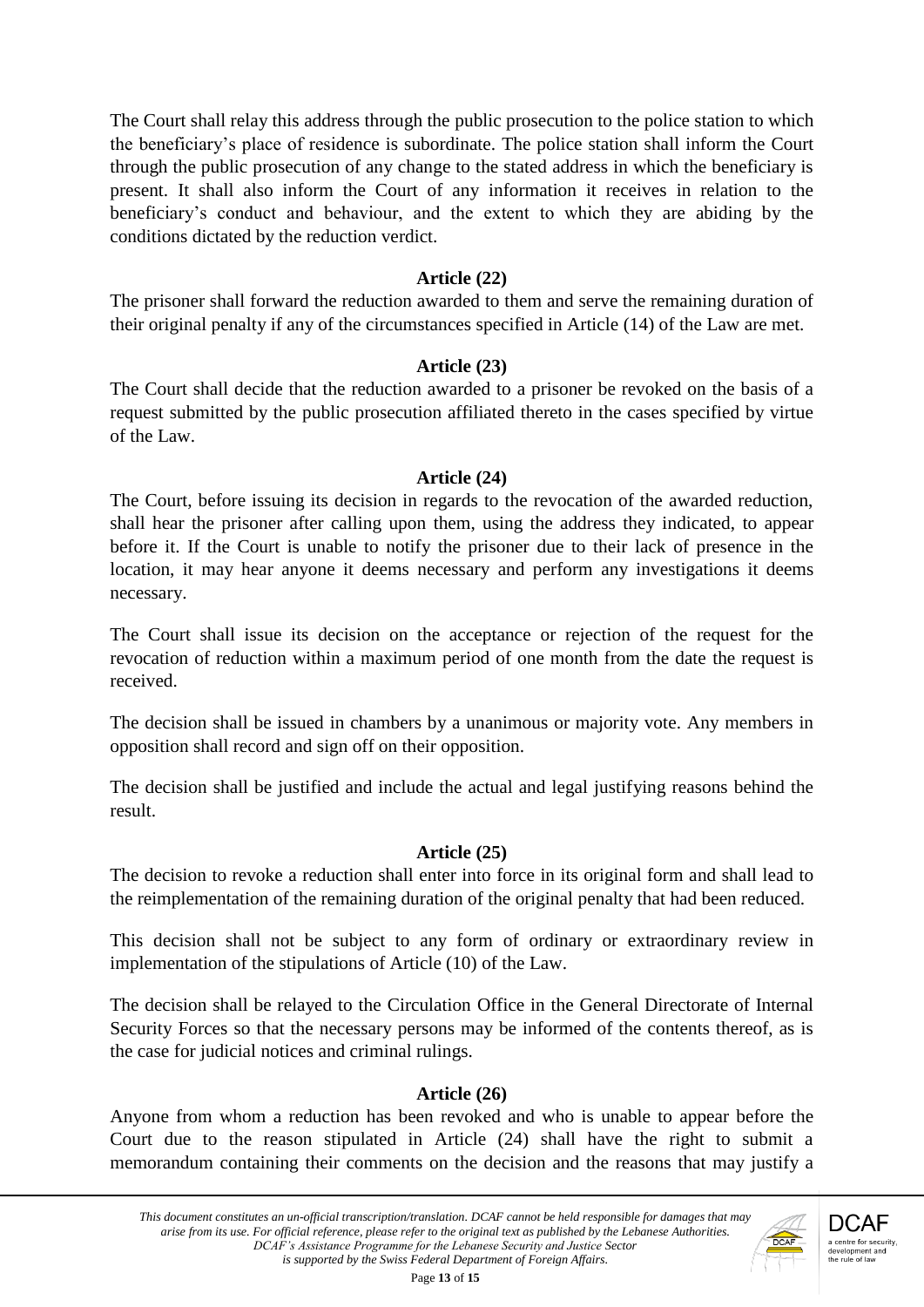reversal thereof within a maximum period of ten days from the date they turn themselves in or are arrested in execution of the revocation decision. This notice shall not lead to the suspension of its implementation.

### **Article (27)**

The Court shall adjudicate the memorandum in chambers and shall carry out the investigations it deems suitable, including hear the submitter of the memorandum.

If the Court becomes aware of new facts revealing evidence that undermines the reasons on which the decision to revoke the reduction was based, the Court shall decide to reverse its decision and the case shall return to its previous state before the issuing of the ruling.

# **Article (28)**

The decision on the reduction of a penalty shall be added to the prisoner's criminal record and shall not be deleted until after they have been rehabilitated.

### **Article (29)**

The Minister of Justice shall determine the standards for selecting the doctors, social workers, and Committee members mentioned in Article (2) of the Law. They shall determine the same for social workers entrusted with supervising the enforcement of social oversight and the regulations for determining their remuneration and the disbursal thereof.

# **Article (30)**

The Minister of Justice shall draft a table containing the names of the doctors and social workers they wish to employ and that meet the required standards, from which they will select the relevant Committee members stipulated in Article (2) of the Law.

# **Article (31)**

The Minister of Justice shall be responsible for the following:

- 1. Maintain the central registry for persons benefiting from the provisions of the Law, i.e. prisoners to whom penalty reductions have been awarded.
- 2. Organise a file for each person who has had a decision for a penalty reduction issued in their regard containing all documents related thereto.
- 3. Coordinate work between national entities and associations and cooperate therewith in order to implement the provisions of the Law and this decree, especially to prepare and train social workers to perform what is required of them in this regard.
- 4. Draft reports and statistics to evaluate the implementation of the law on penalty reduction.
- 5. Issue instructions for the designated doctors and social workers upon the approval of the Minister of Justice.

# **Article (32)**

A central office shall be established in the General Directorate of Internal Security Forces by virtue of a decree issued by the Minister of Interior and Municipalities. This office shall be responsible for organising and regulating administrative affairs related to prisons and related to ensuring the implementation of the provisions of this decree.